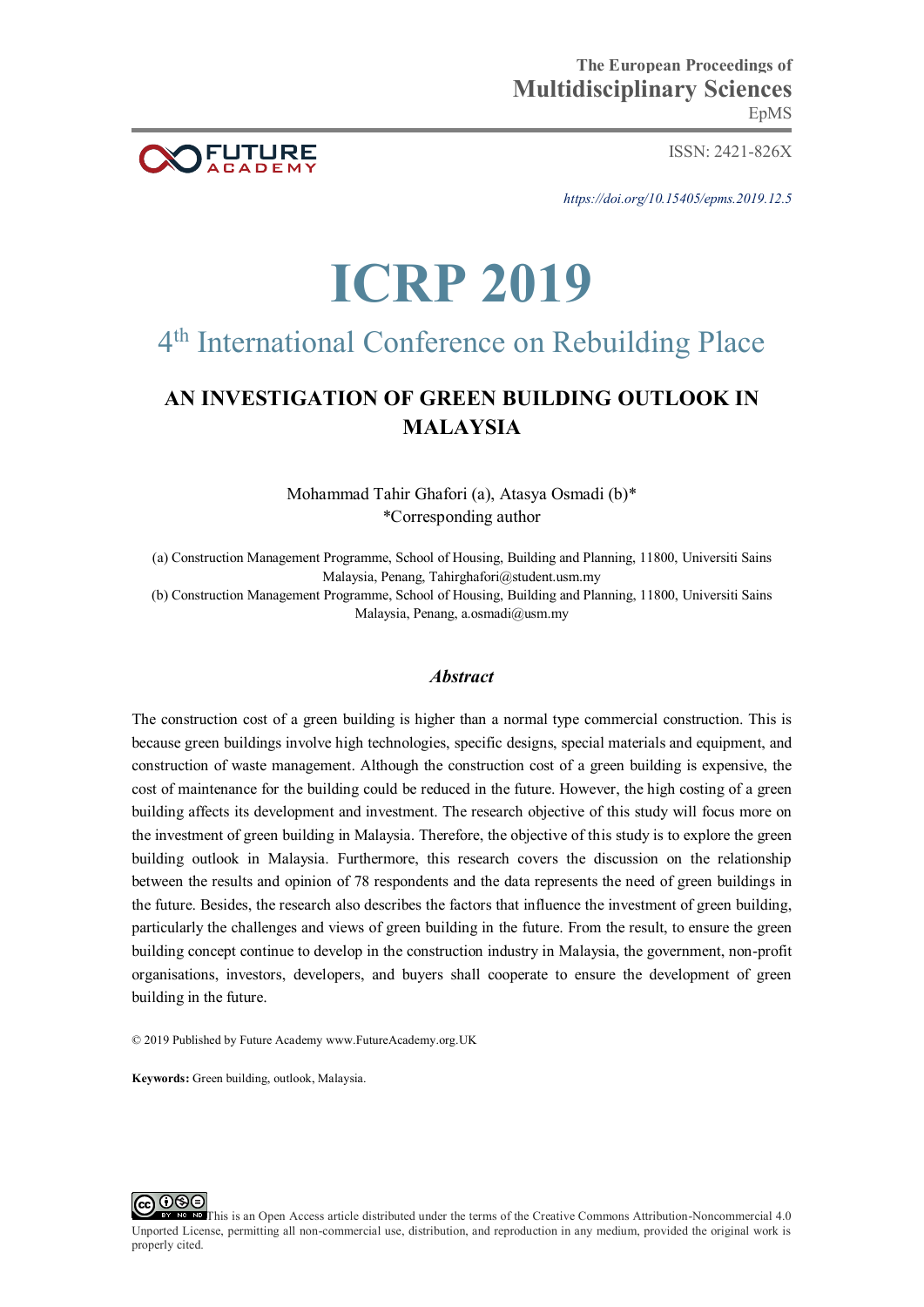#### **1. Introduction**

Global warming has become a serious worldwide issue along this few years. Global warming will cause the increase of sea levels, escalated storms, inordinate floods, continuous drought, etc. Among the solutions are reducing the energy in a building and increasing the efficiency of the resource. Green building is a good concept for reducing the energy and at the same time maximising the use of scarce resources. However, a green building or sustainable building is depending on the application, design, construction, operation or maintenance of the project. Besides, there are also other factors that will influence the process of green building (New Tax Incentive for Green Buildings, 2016; U.S. Environmental Protection Agency, 2016; United Nations Environment and IEA, 2017). Therefore, the purpose of this investigation is to provide a critical analysis of green building appropriateness including the factors influencing the investment of green building, whilst determining the challenges and identifying the outlook of green building in the future.

#### **2. Problem Statement**

According to statistics, there was an overall increasing trend in terms of CO2 gas emission development from year 1980 to year 2014 in million tons (WorldData.info, 2015). According to Advanced Control Corp (2017), the implementation of green building technology can give vital benefits to the humankind such as providing energy efficiency structure and lowering carbon footprint to maintain sustainability. Based on Sim and Putuhena (2015), the fundamental factor that obstructs usage of this idea of green structure in Malaysia's construction industry is the monetary requirement or cost factor and the green structure and supportable development is accepted by numerous individuals to be financially nonfeasible where practices are accepted to expand task cost. This is on the grounds that the green structure needs higher initial capital. It has caused greater expense and expensive rates on the green structure.

Realising the important of sustainable environment for the continuity of construction in the future within the hectic of changes in the global climate, many efforts have been taken to introduce the initiative of maintaining the earth condition. Thus, Malaysia encourages the construction players to be concerned about the problems that might occurred. According to Mohd Nordin, Abd. Halim, and Yunus, (2017), there are several options of barriers that prevent the implementation of green home development such as causing the high initial cost, less awareness among developers, public people, project team and contractors, lack of demand from buyers, less encouragement from government and also low availability of green building materials and technology locally.

The cost of green concept building is high due to the expensive building material and system. According to Srinivas (2015), material efficiency concept can be realised earlier through technical strategies planning and implementation during planning and construction stages of the development project. Olubunmi, Xia, and Skitmore (2016) argued that the financial incentives from the government are not as effective as density bonus or administrative incentives which mean green projects permitting to achieve greater unit density and expedited permitting respectively.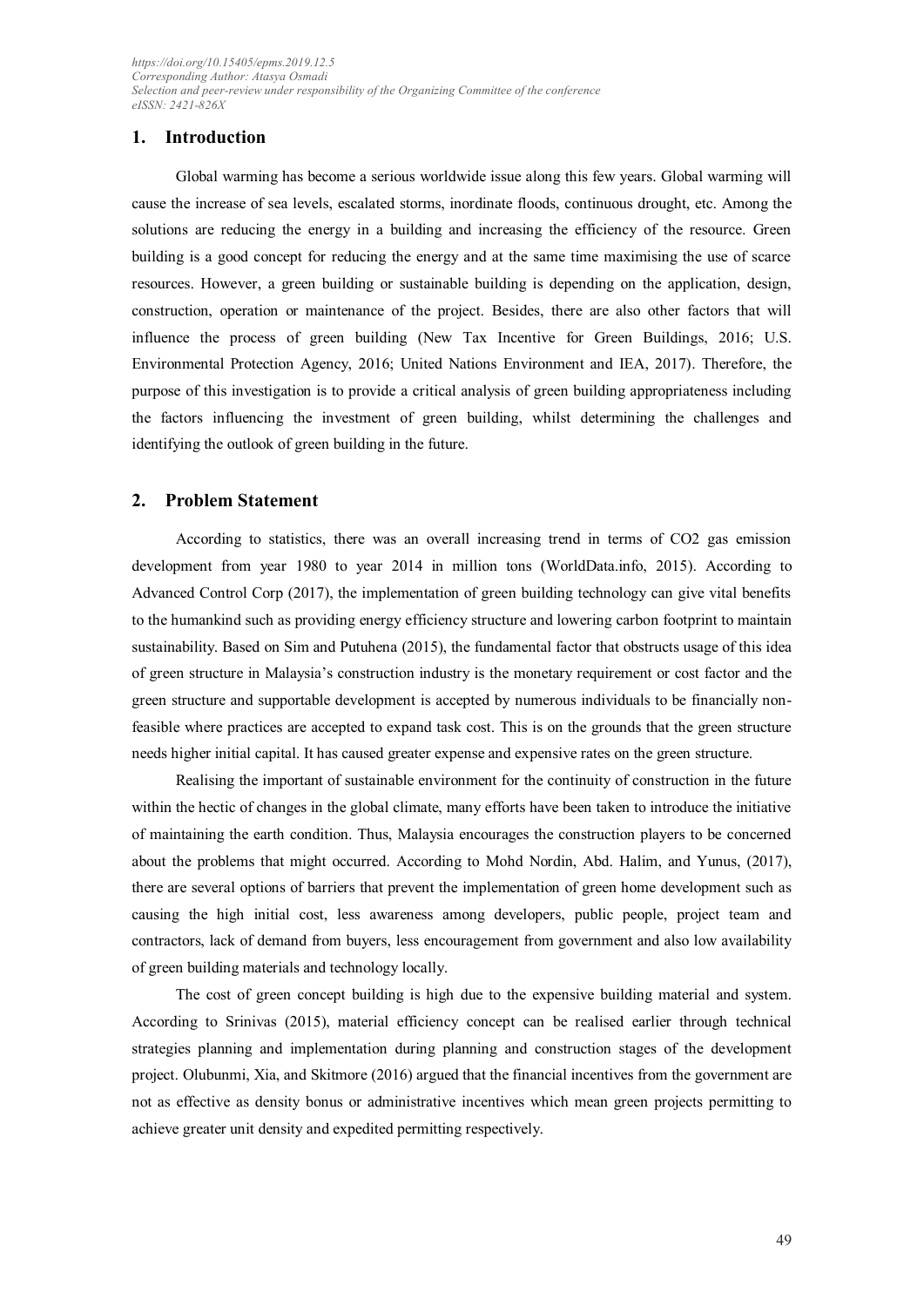#### **3. Research Questions**

The research questions are as follows:

- What are the factors that will influence the investment of green building?
- What are the challenges and views of green building in the future?

#### **4. Purpose of the Study**

This study will focus on the effects of the research objective by highlighting the concept of green building investment among buyers and investors in Malaysia. Even though the concept is still new, it might affect the investment properties in Malaysia. Therefore, the objectives of this research are as follows:

- To identify the factors influencing the investment of green building.
- To examine the challenges and views of green building in the future.

Since most buildings are in the process of contracting which some are still on going and some have already constructed, the discussion is concentrated around the feedback from respondents. Furthermore, this research will cover the discussion on the relationship between the results and opinions of the respondents. The data collected need to be reliable as it represents the need of green building in the future. A total of 78 respondents answered the questionnaires. It is recommended to provide more questionnaires for a bigger sample size which will result in a more reliable feedback and opinion.

#### **5. Research Methods**

The data obtained were divided into two sources of data collection, namely primary data and secondary data. The primary data were obtained through the designed questionnaire. The data collected were analysed and studied based on the research methodology quantity, interview, and direct communication. The questionnaire was divided into two sections, demography of the research and research questions. Meanwhile, secondary data were collected from relevant articles, books, local and international journals, reports, etc.

#### **6. Findings**

This section discusses and analyses the output of factor analysis including examining the factors influencing the investment of green building and determining the challenges and outlook of green building in the future (11th Malaysia Plan, 2015; Green Building Council Australia, 2019; Greenbuildingindex Sdn Bhd., 2019; Isa, Sipan, Megat Abd Rahman, Ting, & Jibril, 2014).

#### **6.1. What are the examining factors that influence the investment of green building?**

Figure 1 details the factors that influence the investment of green building. Out of 78 respondents, 64.1% (50) chose knowledge improvement, 56.4% (44) chose availability of technology, government policy, and project cost of green building, 42.3% (33) chose rule and regulation of country, 41% (32) chose policy awareness, 39.5% (31) chose social requirement, 38% (30) chose organisation commitment,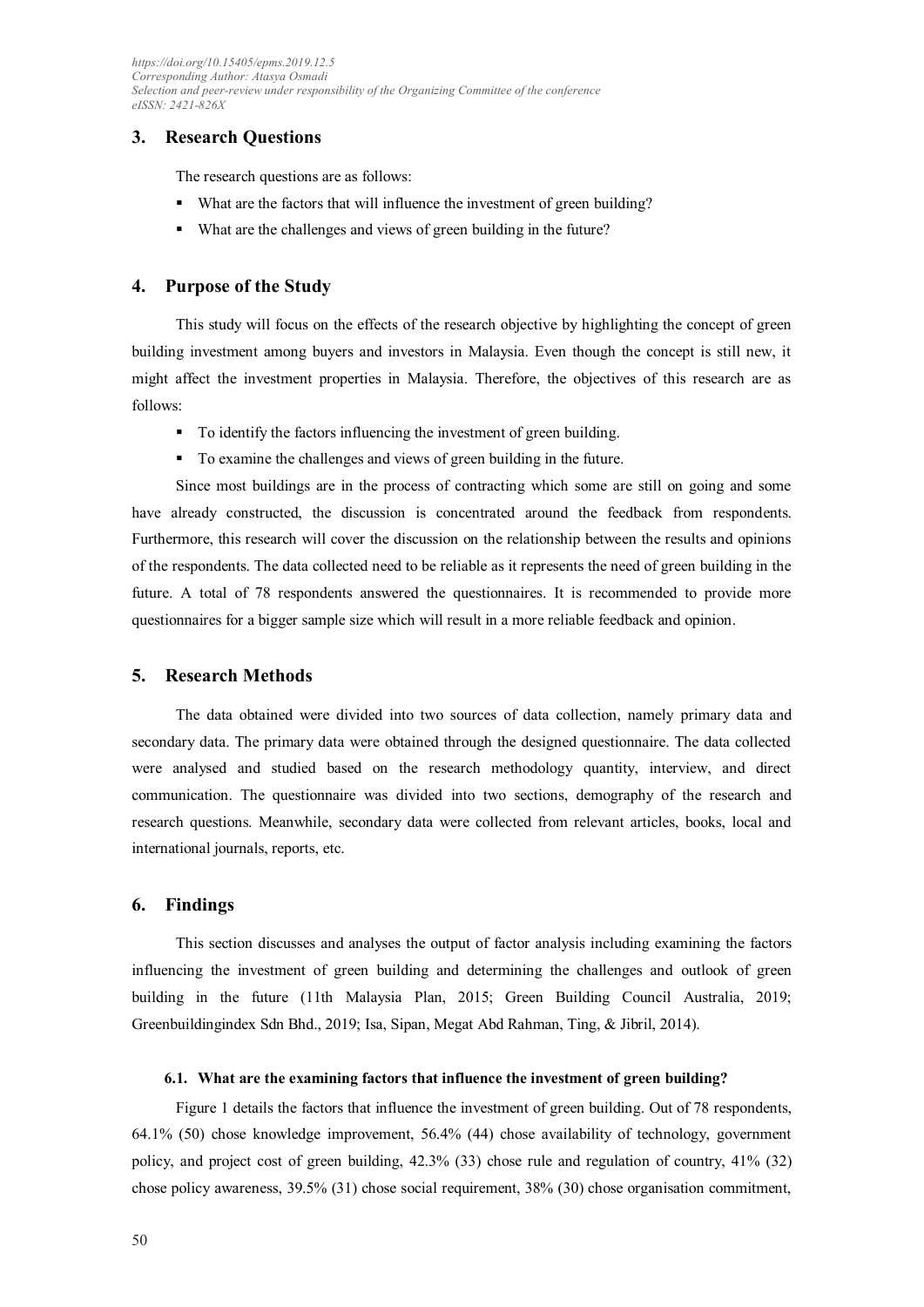51.4% (40) chose market demand, and 26.9% (21) chose supplier support as the factors influencing the investment of green building. The analysis demonstrates that most of the respondents chose knowledge improvement, availability of technology, government policy, and project cost of green building as the important factors that influence the investment and development of green building. This demonstrates that most people are interested in green building. This will affect the costing of investment and increase the development of green building. Most of the respondents opined that regulation, policy awareness, organisation commitment, and social requirement able to influence the investment of green building as the construction of green building must attain full support from the supplier in terms of material, technology, financing, responsibility, and others. Therefore, the unavailability of these green building factors will lead to the failure of on-time completion or even fail to be qualified by rating tools of green building in Malaysia, such as GBI, MGBC, and others.



#### 78 responses

**Figure 01.** Factors that influence the investment of green building

#### **6.2. What are the Challenges and Outlook of Green Building in the Future?**

Figure 2 details the challenges and outlook of green building in the future. Out of 78 respondents, 59% (46) voted improvement of national environmental protection (NEP), 51.3% (40) voted green building priority and affordability, 47.4% (37) voted cost factor, 47.4% (37) voted lack of enforcement, 46.2% (36) voted consumer acceptance and choice and education vs experience, 35% (28) voted government intervention and urgency factor, 25.6% (20) voted labour retaining and financing, 24.4% (19) voted pointing fingers, and 23.1% (18) voted rating systems as the challenges and outlook of green building in the future. Hence, most of the respondents view national environmental protection (NEP), lack of enforcement, cost factor, education vs experience, government intervention, and urgency factors as the challenges that will be faced by green building in the future, as well as pointing the outlook of green building. It demonstrates that most of the respondents are willing to care and consider the green building challenges and outlook in future since it involves material, labour, and machinery cost.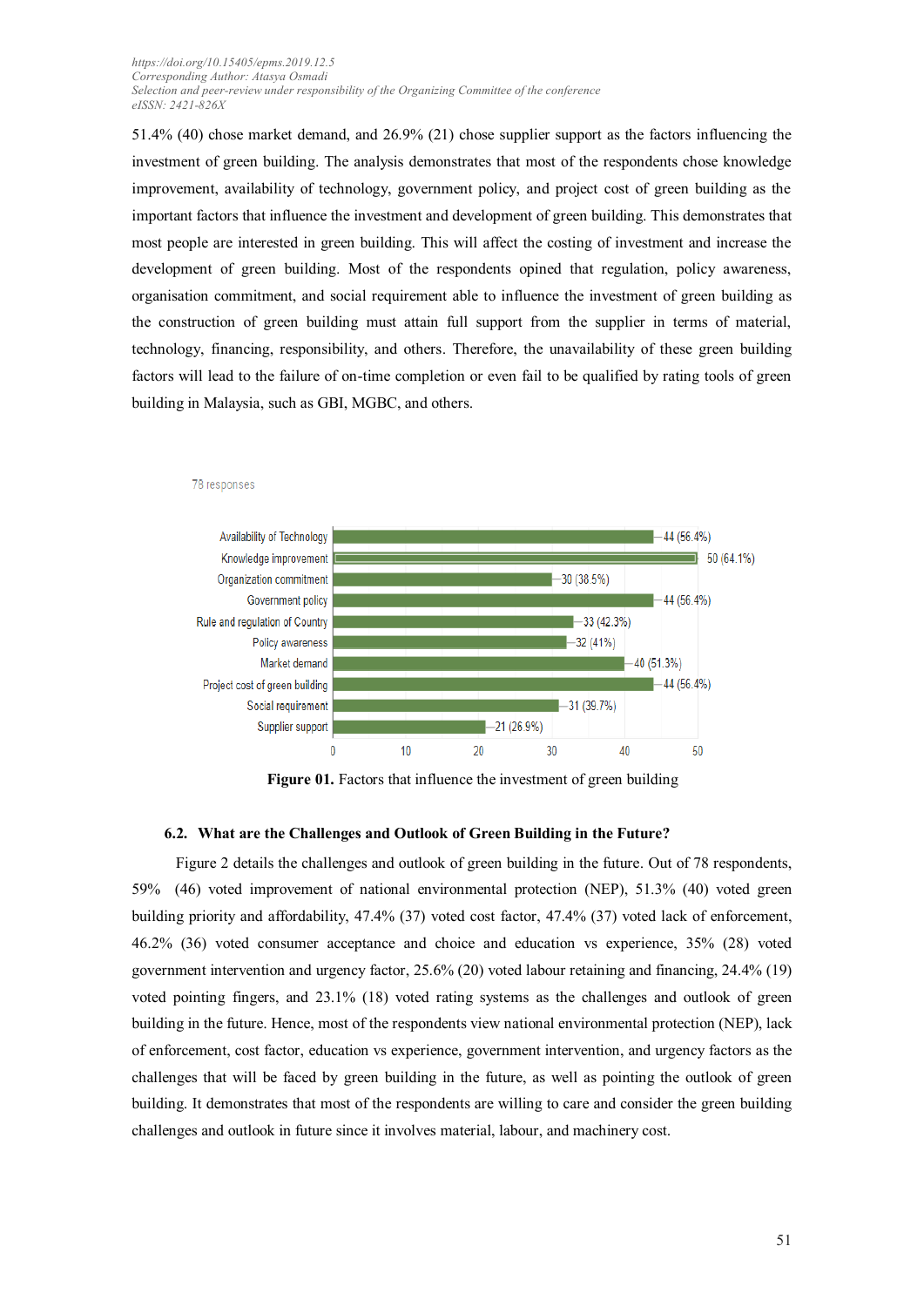78 responses



**Figure 02.** The challenges and outlook of green building in the future

#### **7. Conclusion**

The housing development industry has started the incorporation of green technologies into their development. This will increase the need and stock of green building. Besides, the Malaysia government also promotes green homes development by emphasising the need of green building design in the 9<sup>th</sup> and 10<sup>th</sup> Malaysia economic plans. Some non-profit organisations also promote green building as one of the best ways to protect the environment. This is because green building can reduce the production of extra energy to the environment, and the public is also aware of the benefit of green building implementation. It can also save the cost of maintenance in the future. Hence, green building become the new concept of current and future development. However, there are a lot of technical issues that have not been addressed in determining the initiatives of green building in Malaysia. Therefore, the green building index is formed as the green rating tool for buildings and towns in Malaysia. Nevertheless, green building is still facing some problems such as the influence of certain factors that may affect the investment of green building, determining the challenges and outlook of green building in the future, and exploring the outlook of green building development.

Although the green building concept has started in Malaysia, it still has a lot of challenges that need to be faced in the future. Furthermore, even though the cost for green building development is high, it will reduce the cost of maintenance in the future. To ensure the green building concept continue to develop in the construction industry in Malaysia, the government, the non-profit organisations, investors, developers, and buyers shall cooperate to ensure a successful development of green building in the future. In conclusion, this research identifies the important factors that influence the technologies, government policy, and cost and market barriers in green building development. All parties shall look into details of every aspect in order to help on the development of green building in the future.

#### **References**

11th Malaysia Plan. (2015). Retrieved from [https://www.pmo.gov.my/dokumenattached/RMK/RMKe-](https://www.pmo.gov.my/dokumenattached/RMK/RMKe-11Book.pdf)[11Book.pdf](https://www.pmo.gov.my/dokumenattached/RMK/RMKe-11Book.pdf)